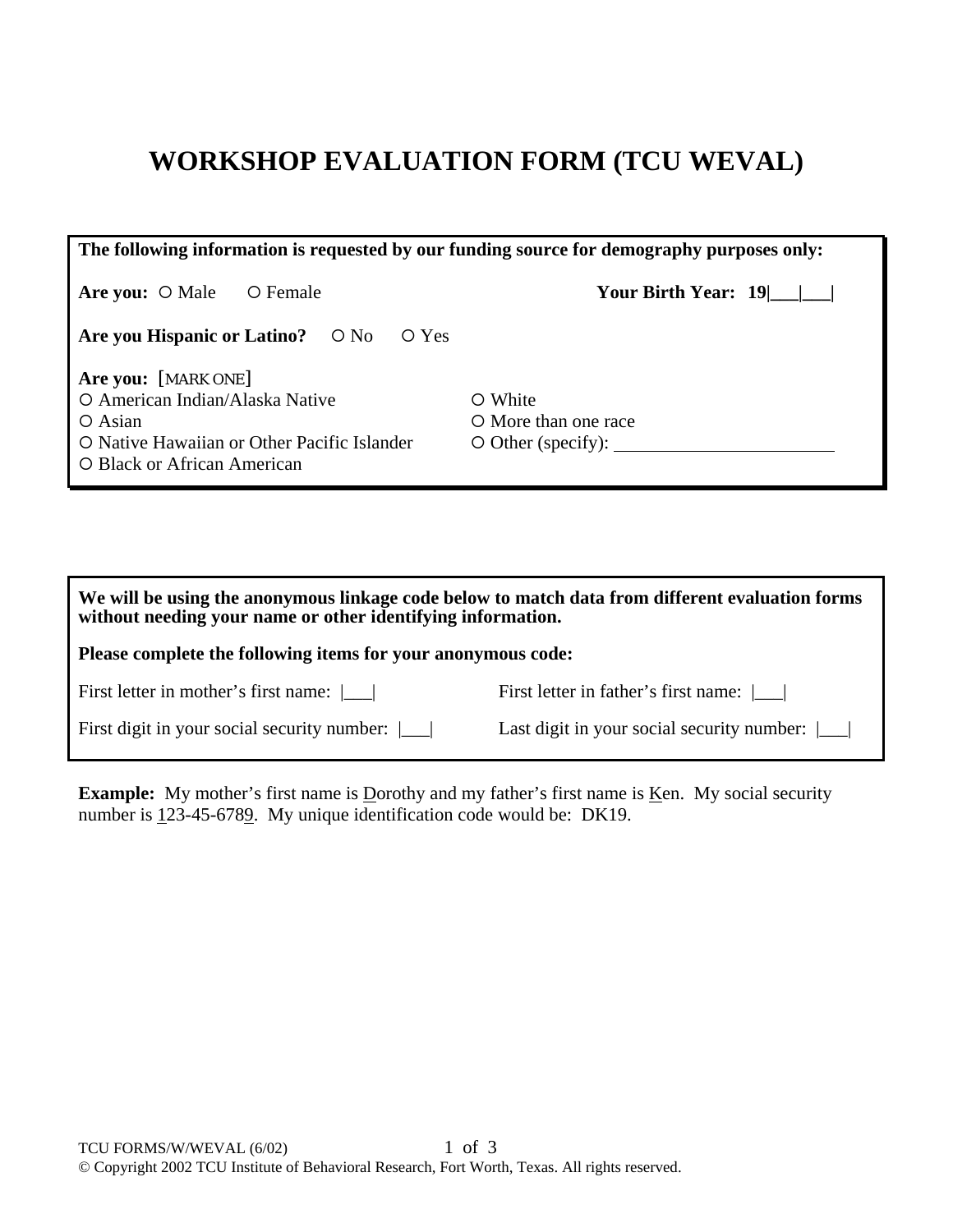|  | FOR ADMINISTRATIVE PURPOSES |  |  |  |  |
|--|-----------------------------|--|--|--|--|
|--|-----------------------------|--|--|--|--|

## **Mark name of workshop:**<br>  $\bigcirc$  (Session 1 Title)

 ${\rm O}$  (Session 2 Title)  ${\rm O}$  (Session 3 Title)  ${\rm O}$  (Session 4 Title)

|    |                                                                                                                                      | <b>Disagree</b>        |     |                           |              | Agree                  |
|----|--------------------------------------------------------------------------------------------------------------------------------------|------------------------|-----|---------------------------|--------------|------------------------|
|    |                                                                                                                                      | <b>Strongly</b><br>(I) | (2) | Disagree Undecided<br>(3) | Agree<br>(4) | <b>Strongly</b><br>(5) |
|    | <b>Utilization</b>                                                                                                                   |                        |     |                           |              |                        |
|    | 1. You were satisfied with the materials<br>on procedures you learned about                                                          | O                      | O   | O                         | O            | O                      |
|    | 2. You would feel comfortable using                                                                                                  | $\bigcirc$             | O   | O                         | O            | O                      |
| 3. | The materials covered in this session<br>are relevant to the needs of your clients.                                                  | O                      | O   | O                         | O            | O                      |
|    | 4. You expect the things you learned in this<br>workshop will be used in your program                                                | $\circ$                | O   | O                         | O            | O                      |
|    | 5. Your program has used similar materials                                                                                           | O                      | O   | O                         | O            | ∩                      |
|    | 6. You already are using highly similar materials                                                                                    | $\circ$                | O   | O                         | O            | O                      |
|    | <b>Resources</b>                                                                                                                     |                        |     |                           |              |                        |
|    | 7. Your program has enough staff                                                                                                     | $\circ$                | ∩   | O                         | O            | ◯                      |
|    | 8. Your program has sufficient resources (offices,<br>budget, etc.) to implement these materials.                                    | $\circ$                | O   | O                         | O            | ◯                      |
|    | 9. Other counselors in your program would not<br>have enough preparation time available<br>to effectively implement these materials. | O                      | O   | O                         | O            | O                      |
|    | 10. You have the time to do the set-up work                                                                                          | O                      | Ő   | Ő                         | Ő            | Ő                      |